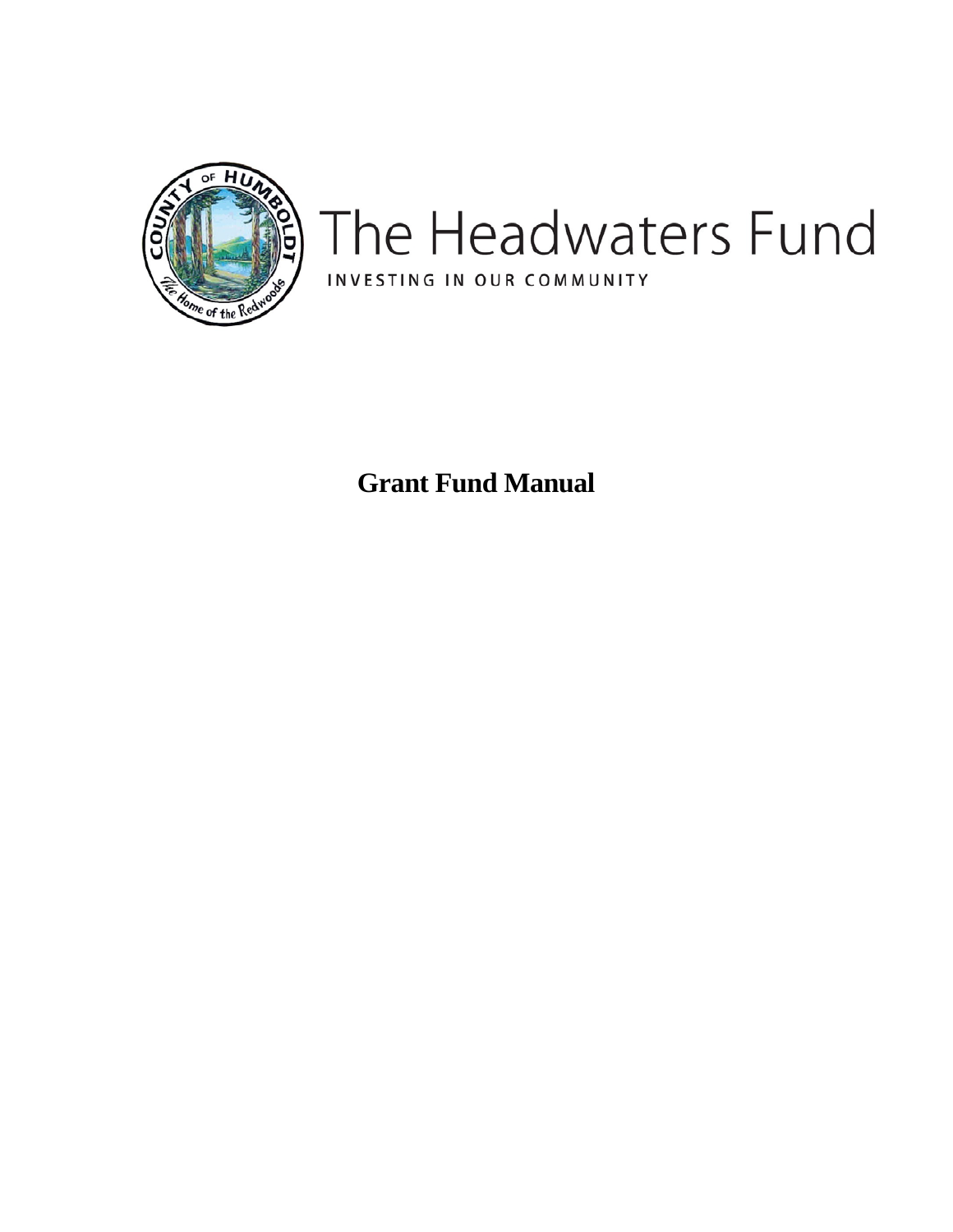# TABLE OF CONTENTS

| 1.  |  |
|-----|--|
| 2.  |  |
| 3.  |  |
| 4.  |  |
| 5.  |  |
| 6.  |  |
| 7.  |  |
| 8.  |  |
| 9.  |  |
| 10. |  |
| 11. |  |
| 12. |  |
| 13. |  |
| 14. |  |
| 15. |  |
| 16. |  |
| 17. |  |
| 18. |  |
| 19. |  |
| 20. |  |
| 21. |  |
| 22. |  |
| 23. |  |
| 24. |  |
| 25. |  |
| 26. |  |
| 27. |  |

 $\overline{c}$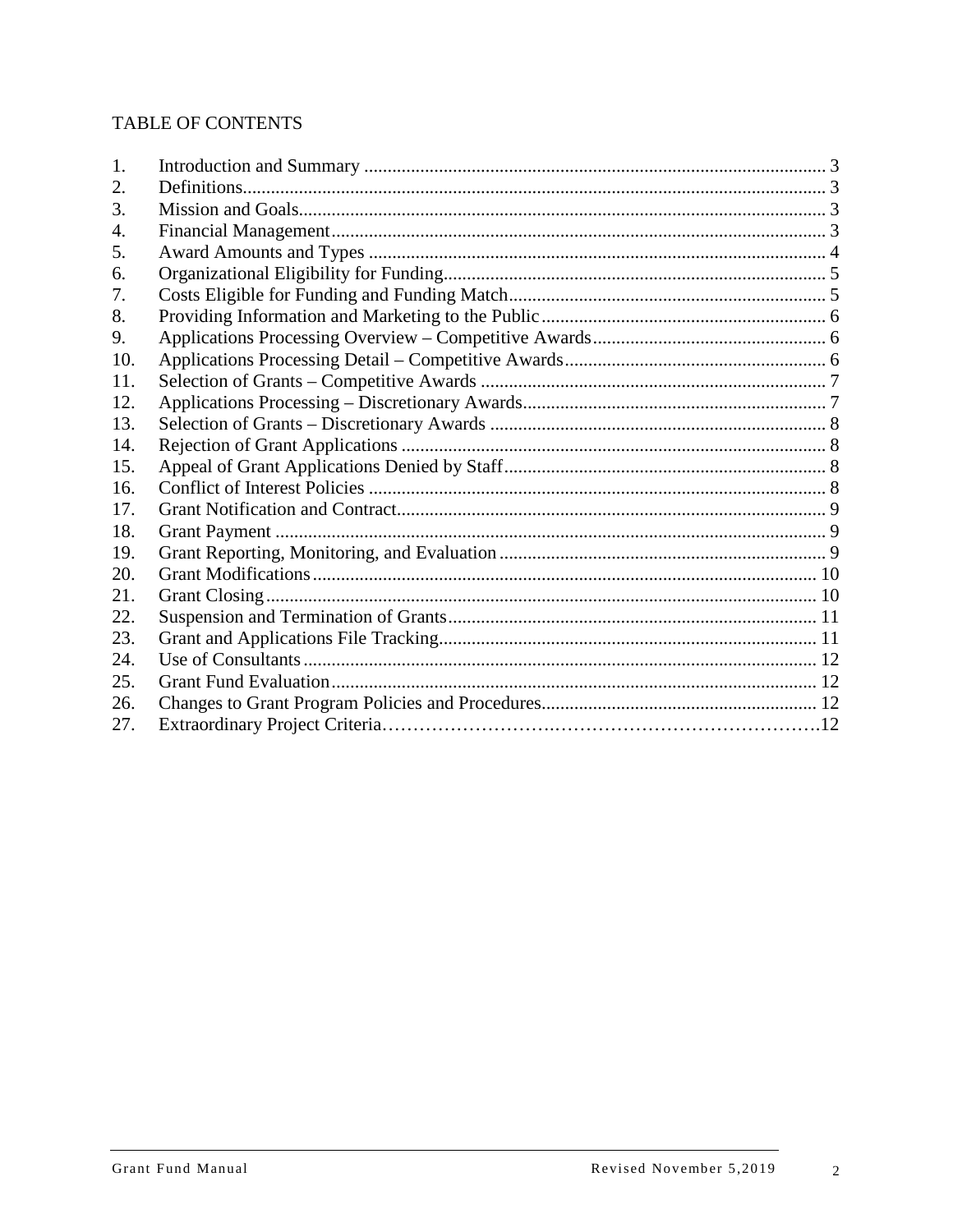#### <span id="page-2-0"></span>**1. Introduction and Summary**

- a) This Manual governs the administration of the Headwaters Grant Fund.
- b) The Grant Fund is for non-profits and governments in Humboldt County to conduct projects to improve the economy of Humboldt. Funding for the Grant Fund is generally provided by interest earnings from the corpus of the Headwaters Fund and the net return from the Headwaters Revolving Loan Fund (if available). The Grant Fund will generally make up to \$300,000 in grants annually over one to three grant cycles.

# <span id="page-2-1"></span>**2. Definitions**

- a) "HWF" means the Headwaters Fund program.
- b) "HFB" means the Headwaters Fund Board.
- c) "BOS" means the Humboldt County Board of Supervisors.
- d) "GF" means the Headwaters Fund Grant Fund program.
- e) "Staff" means the County of Humboldt's Economic Development Division staff administering the Headwaters Fund.
- f) "IT" means information technology systems.

#### <span id="page-2-2"></span>**3. Mission and Goals**

- a) The Mission of the Headwaters Grant Fund is to improve the economy of Humboldt County.
- b) The initial, primary funding focus will be supporting projects benefiting base industries in Humboldt County, encouraging, though not exclusively, projects identified in industry cluster workplans or developed cooperatively within or between industry clusters. The Grant Fund will fund only projects in the above focus. However, exceptions may be considered for projects that provide extraordinary benefit to base industries, including those not explicitly named in the Prosperity! strategy.
	- i) Base industries are defined as industries that bring dollars into Humboldt County through sales to customers outside of the County.
	- ii) The Prosperity! strategy is the County's Comprehensive Economic Development Strategy.
- c) The Grant Fund will strive to increase inflows of external funding into the County by requiring outside funding sources to match GF funding where possible.

#### <span id="page-2-3"></span>**4. Financial Management**

- a) Management of funds will be conducted by the County Treasurer-Tax Collector and County Auditor.
- b) Staff will monitor cash flows and prepare financial reports for HFB and BOS review. The formula below reflects the budget methodology to use to insure the principal is not spent in order to manage the fund in the most consistent manner possible. The calculation takes the fund balances, with the exception of the Community Investment Fund, and reduces it by the projected operation costs, loan losses and new grant allocations. If the result is greater than \$13.4 million, then the proposed budget is within the manual guidance.

"Fund Balances\* Less Proposed budget\*\* must be greater than the principal limit (\$13.4 mil)

\*Endowment, Liquidity, Revolving Loan, Loan Reserve, Grant, Initiative Funds \*\* Operations, Loan losses from prior year, grant making allocation

c) The funds to administer and disburse under the Headwaters Grant Fund will be recommended by HFB and determined by the BOS. Any amount allocated to GF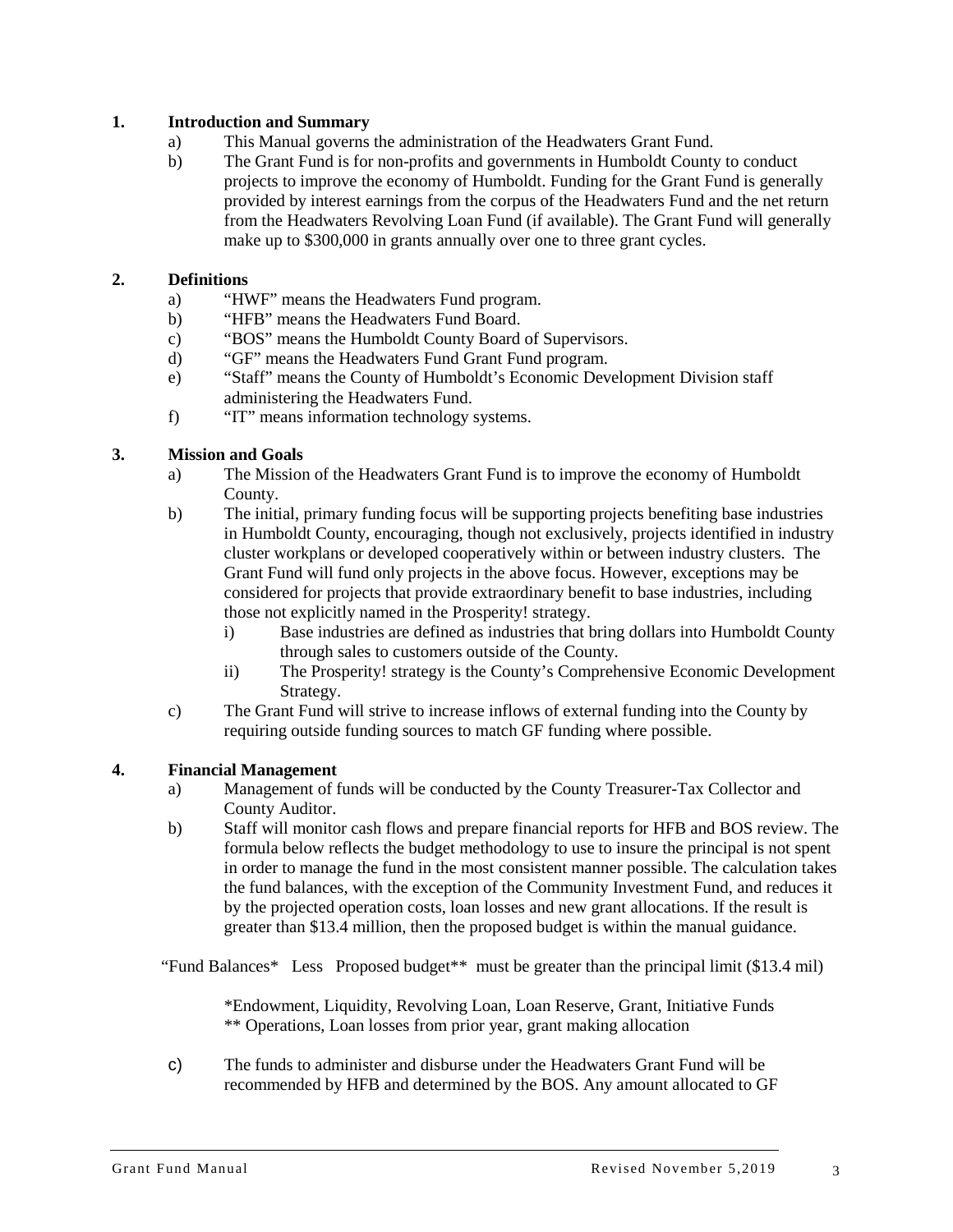disbursements but not disbursed during a particular grant cycle will return to the Headwaters Liquidity Fund.

# <span id="page-3-0"></span>**5. Award Amounts and Types**

- a) Interest income from the "Liquidity Fund" and net return from the "Revolving Loan Fund" fund GF grants. The amount available for grants will vary depending on rates of return. Approximately \$200,000 – 500,000 will be available annually for grants. There is no requirement to disburse the entire amount available during a particular grant cycle or year. Any undisbursed funds for a particular grant cycle or year will be placed in a Grant Fund carry-over pool for future years of Grant Fund disbursements. Interest earnings in the Grant Fund carry-over pool will accrue to the Headwaters Liquidity Fund.
- b) Mini-Grant Awards
	- i) \$20,000 will be allocated annually made at the discretion of HFB and staff. For awards of \$2,500 or less, HFB will determine an approval process that may include approval by staff in consultation with an assigned HFB Member. Awards over \$2,500 will be approved by the full HFB. No formal application will be required, but staff will require a formal letter of interest and budget. BOS will receive a report on all individual allocations, but will not approve individual Mini-Grant Awards.
	- ii) Awards will be made on an ongoing, as needed basis until allocated funds are exhausted.
	- iii) The availability of Mini-Grant Awards and application processes will be marketed to the general public. The awards will be promoted through press releases, the Headwaters Fund website, staff, board members, and community partners. A brief description of the funds and how to apply will be available for distribution. Mini-Grant Awards will be granted for:
		- a) Community economic development events;
		- b) Projects furthering the County Economic Development strategy; and
		- c) Local representation at regional, national or state events important to economic development strategy implementation, early project development, or regional economic and community development planning.
- c) Competitive Awards
	- i) Unsolicited proposals will be awarded through the Competitive Awards program. A formal application process is required (see Section 10: Applications Processing Detail – Competitive Awards). All awards will be approved by HFB and BOS.
	- ii) The maximum project size will be \$100,000, although exceptions may be made for unique projects with exceptional impacts in the Funding Focus area.
	- iii) Awards will be made up to three times a year.
- d) Grant Initiative Fund
	- i) In 2008, \$638,405 was initially set aside as a pro-active grant initiative fund. The HFB will select a priority economic development area within the Prosperity! Strategy and the HWF Charter goals and develop a strategy, an initiative steering committee (comprised of the HFB in whole or part), commit staff resources and launch and staff each identified initiative. The Board of Supervisors will approve each initiative before it starts and will approve all grant awards.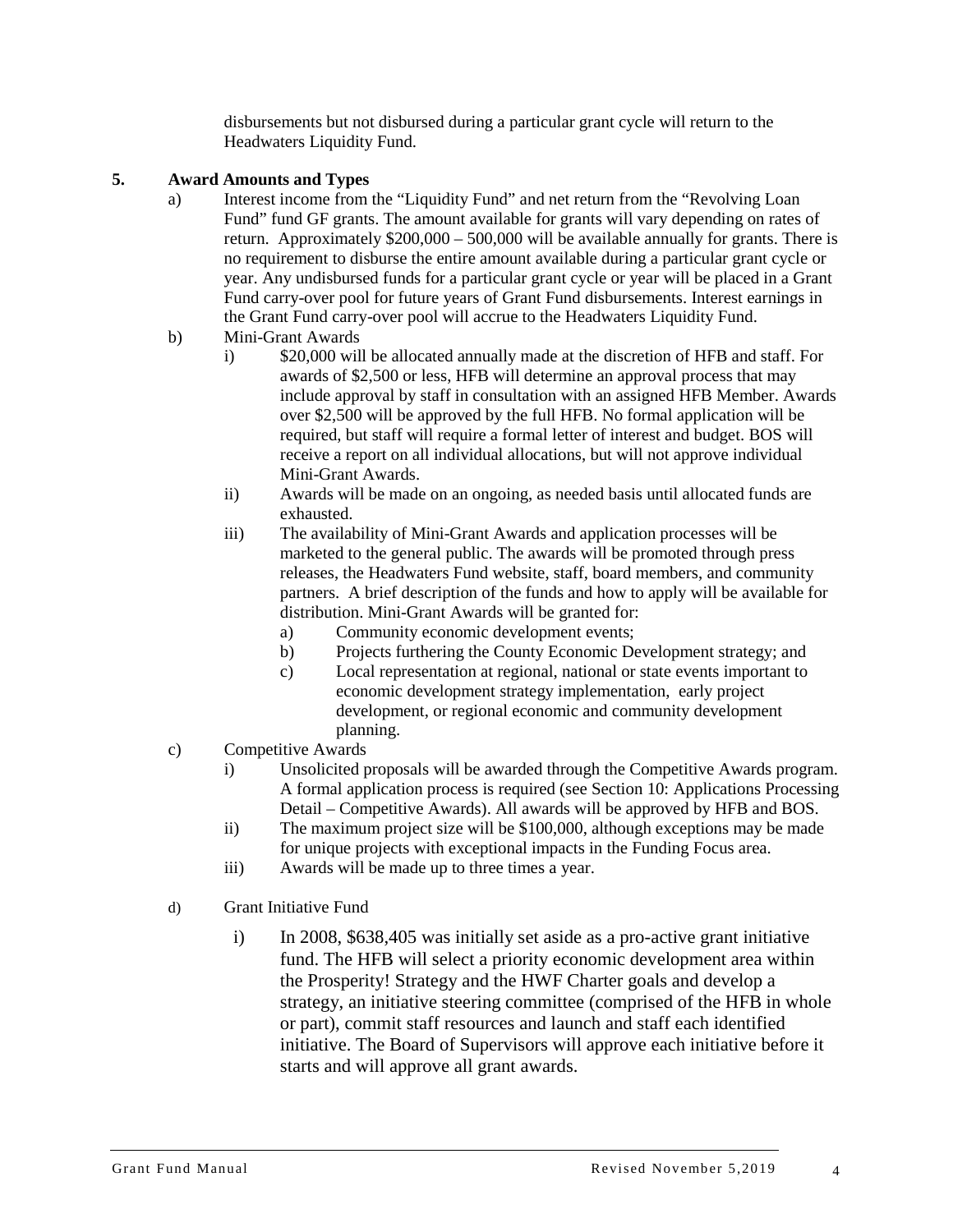ii) The initiative fund will continue to be funded from two sources: Revolving Loan Fund (RLF) interest and unspent grant funds (interest) from the Liquidity Fund. Annual and all previously accrued interest from the RLF program will be the primary source of funding for the initiative grant program. Any un-granted monies from the Grant Fund are available for Grant Fund Initiative projects.

# <span id="page-4-0"></span>**6. Organizational Eligibility for Funding**

- a) Non-profit organizations, including, without limitation, 501c organizations as well as California registered unincorporated nonprofit associations, non-profit public benefit corporation and mutual benefit corporations. The Project Selection Criteria document (created by HFB) outlines specific eligibility criteria.
- b) Government jurisdictions located in Humboldt County are eligible for Grant Fund grants.
- c) The following are ineligible to apply for funding: political lobbying groups (including all 527 organizations), individuals, and businesses.

# <span id="page-4-1"></span>**7. Costs Eligible for Funding and Funding Match**

- a) Eligible costs: Projects must benefit Humboldt County. All costs are eligible, except the following:
	- i) Debt or recovery of expenses already incurred;
	- ii) Supplanting of government funds (costs formerly covered by government may be included only if the government funding is no longer available); and
	- iii) Purchases of capital equipment or property that will be or become privately owned; however, small incentives, promotional items, and equipment purchases under \$1,000 for businesses and individuals are eligible.
	- iv) Lobbying activities including, without limitations, carrying on political propaganda or otherwise attempting to influence legislation; influencing the outcome of any specific public election; carrying on, directly or indirectly, any voter registration drive.
	- v) Causing any private inurement or improper benefit to occur.
	- vi) Terrorist activity.
- b) Matching Funds
	- i) Competitive Awards require matching funds from non-HWF sources. Implementation grants will be for 50% or less of total project costs. Planning grants will be for 75% or less of total project costs.
	- ii) Documentation of other outside project funding is required and may take the form of:
		- a) A copy of grant award letter/contract from other funder(s) showing award amount, costs covered, budget, project description, and other information;
		- b) A copy of organization's approved budget documenting dedicated project funds; or
		- c) If matching funds are not in-hand, and HWF support will be used to garner outside funding, then applicant must provide a detailed fundraising/grantwriting plan, including a listing of potential funding sources, progress to date for each source, competitive position for each source, timeline, and commitments made. A letter committing HWF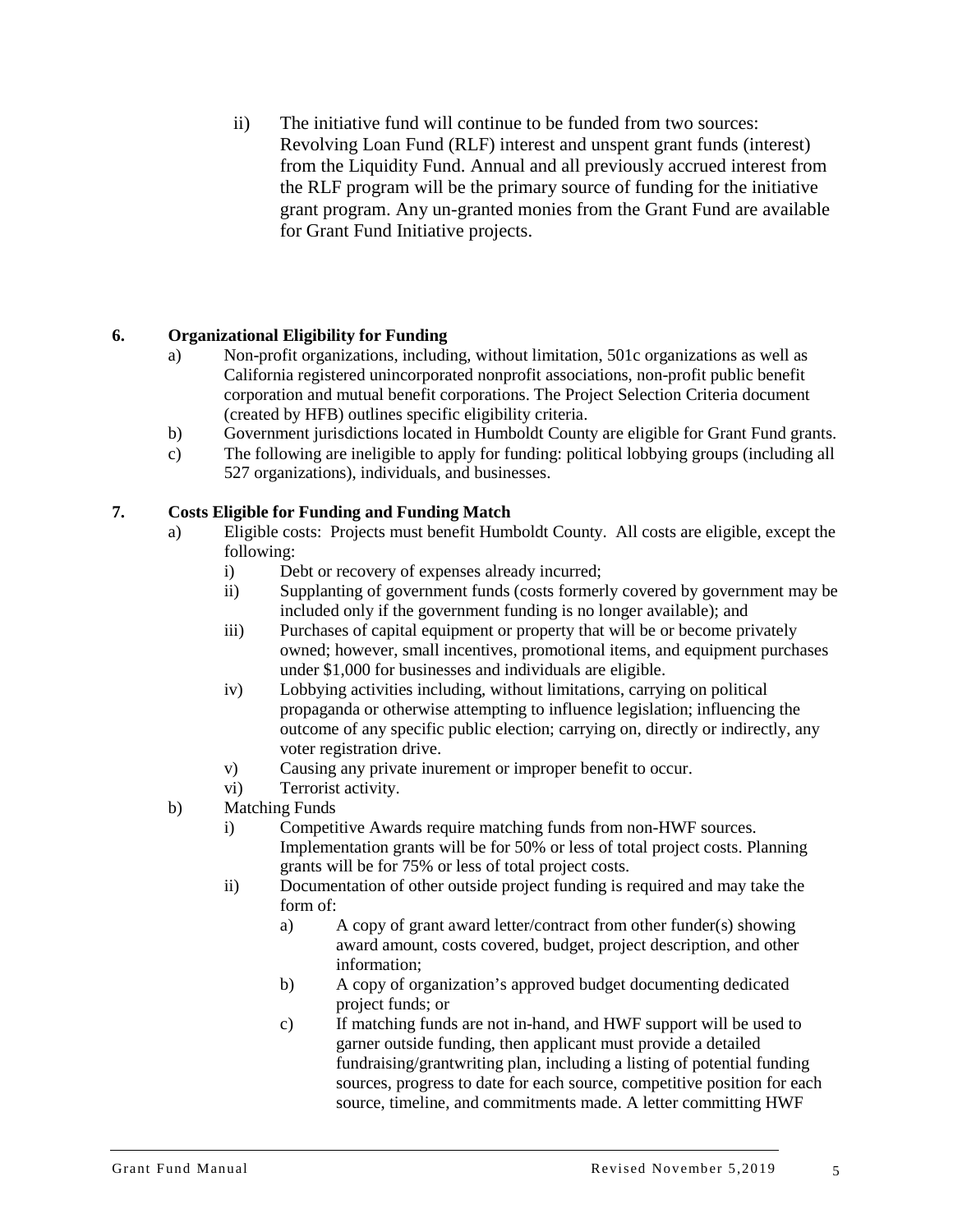funds, contingent upon receiving other funding, will be provided by the HFB. However funds will not be distributed prior to submission of proof of receipt of matching funds.

- c) Grantees shall maintain records of all project costs that are claimed by the grantee as being covered by HWF and other funder(s). Such records are subject to audit (Section 21: Grant Closing Section).
- d) If, following receipt of an award, a grantee determines that funding from other source(s) can no longer be used, HWF funding may be reduced, suspended or terminated; the grantee must contact HWF staff immediately. Any HWF-approved adjustments to cash match commitments are made based on the grantee's rationale behind the requested adjustment and on a case-by-case basis.

# <span id="page-5-0"></span>**8. Providing Information and Marketing to the Public**

- a) Marketing
	- i) HWF staff will work to publicize availability of funds to the community along with selection criteria and fund performance. Marketing may include advertising, website, marketing collateral, application and material distribution, and potential applicant training.
	- ii) Staff and HFB will recommend a marketing budget to BOS.
- b) Information materials
	- i) HWF Staff will make the following information readily available (in print and/or online formats) to the public: Grant Fund mission, contact information, funding priorities and limitations, number and average size of grants, percentage of unsolicited proposal funded, application information, grantmaking criteria, and decision-making process.
	- ii) Community Benefits Annual Report: This public report will highlight Grant Fund operations, finances, and performance. The Report will also include a list of the previous year's grantees and the award amount.
- c) Requests for funding
	- i) Competitive Award funding requests must take the form of the official GF application.
	- ii) Letters and emails will be accepted for Discretionary Awards.

# <span id="page-5-1"></span>**9. Applications Processing Overview – Competitive Awards**

a) Applicants will submit a written application to the Headwaters Fund Coordinator who will conduct an initial screening. The Coordinator will deny applications that are outside stated funding priorities, conduct due diligence on the remaining applications (time permitting), and forward these remaining applications to HFB for review. HFB will review and assemble a slate of applications recommended for BOS approval. BOS will vote to approve the entire slate or deny individual projects within the slate.

# <span id="page-5-2"></span>**10. Applications Processing Detail – Competitive Awards**

- a) Applicants will submit a written application to the Headwaters Fund Coordinator.
- b) Applications deadlines will be set by HWF staff and/or the Headwaters Fund Board.
- c) Applicants must complete the application package.
- d) Initial screening: HWF staff will conduct an initial screening of an application and categorize it as "outside of stated funding priorities," "meriting further review," or "incomplete".
	- i) Applications outside of stated funding priorities: These applications will be declined promptly in a letter.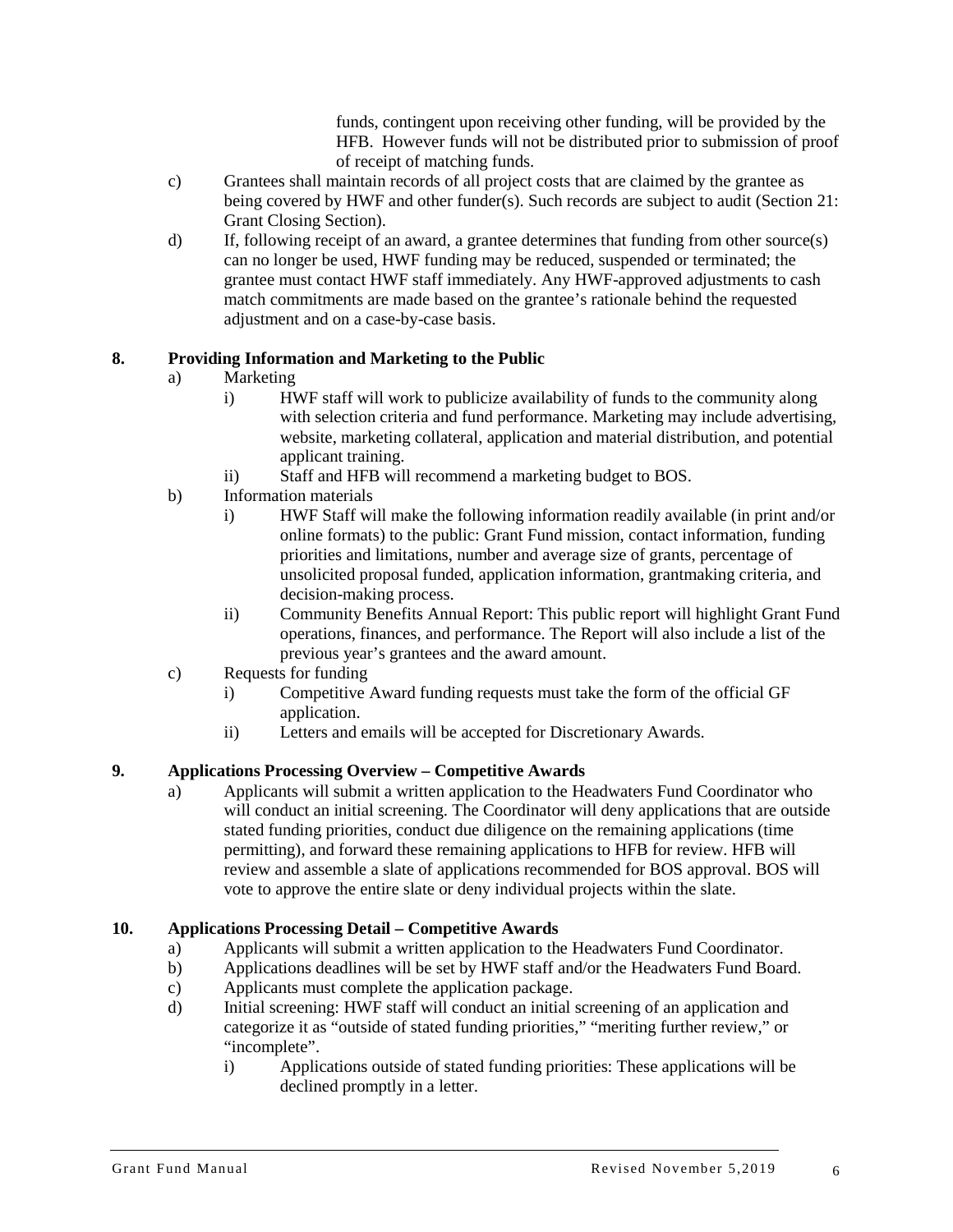- ii) Applications meriting review: These applications will be reviewed by HWF staff and passed along to HFB for evaluation.
- iii) Incomplete applications will not be accepted.
- e) Pre-grant review by staff
	- i) Staff will review Competitive Award applications meriting further review (Discretionary Awards will have much lighter reviews). Staff will present HFB with applications that have a reasonable chance of approval according to Selection Criteria. The review may include the following:
		- a) Assessment of managerial competence and fiscal accountability;
		- b) Review of proposal and budget for internal consistency and compliance with HWF policies (e.g. cash match);
		- c) Review of previous grants performance of applicant organization;
		- d) Cross-grant comparison/analysis of proposal and organization;
		- e) Evaluation of outside reviews of proposed project (if available).
	- ii) Docket preparation for HFB review
		- a) A docket will summarize key information about an application for HFB review.

# <span id="page-6-0"></span>**11. Selection of Grants – Competitive Awards**

- a) Selection criteria (see "Project Selection Criteria" document created by HFB).
- b) HFB selection process: Competitive Awards
	- i) HWF staff will present dockets of applications that merit further review to HFB. Each HFB member will use the selection criteria to rank each application and list reasons for rankings;
	- ii) The HFB will use the decision making process outlined in the Grant Fund Decision-Making document (to be created by HFB); and
	- iii) HFB will recommend a slate of grants to be funded for Board of Supervisor approval. HFB decisions on grants cannot be appealed by applicants.
- c) Board of Supervisor approval
	- i) The BOS will use a majority vote to approve the entire slate presented by the HFB. BOS may not add projects to the slate being approved, but may recommend additional review of individual projects. Upon majority vote, Supervisors may pull one or more projects from the slate and approve the remaining slate of projects. Supervisors would refer pulled projects back to the HFB and Staff with questions and comments. Staff and HFB would respond to BOS comments on any pulled projects. After BOS receives this response, BOS would approve or deny individually pulled projects according to a majority vote. BOS decisions on grants cannot be appealed by applicants.

# <span id="page-6-1"></span>**12. Applications Processing – Discretionary Awards**

- a) Applicants will submit a written request to the Headwaters Fund Coordinator.
- b) Deadlines: Applications will be accepted year-round.
- c) Request contents
	- i) Letters and emails which include the following information will be accepted: Overview of project, including purpose and expected outcomes; project budget and amount requested from HWF; project schedule; and organization's/staff's qualifications. A one-page hand-out describing Discretionary Awards and the request process will be available for applicants.
- d) Initial screening: HWF staff will conduct an initial screening of an application and categorize it as "outside of stated funding priorities," "meriting further review," or "incomplete".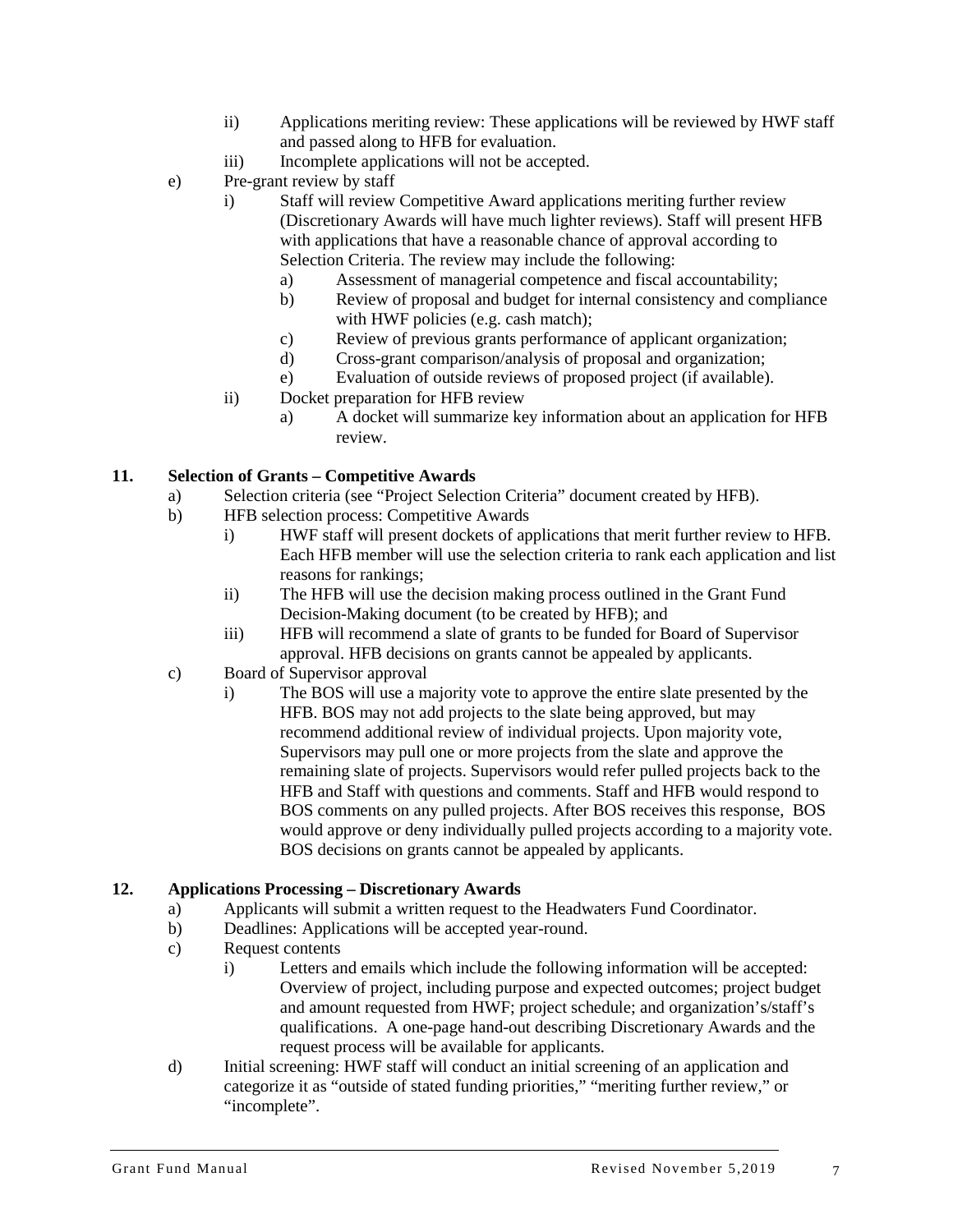- i) Applications outside of stated funding priorities: These applications will be declined promptly in a letter.
- ii) Applications meriting review: These applications will be reviewed by HWF staff and passed along to HFB for evaluation.
- iii) Incomplete applications will not be accepted.
- e) Pre-grant due diligence review
	- i) Discretionary Awards will have little or no review by Staff. Staff will present HFB (or its representative as stated in the next section) with applications that have a reasonable chance of approval according to Selection Criteria to be developed by HFB.

# <span id="page-7-0"></span>**13. Selection of Grants – Discretionary Awards**

- a) Selection criteria (see Project Selection Criteria document to be created by HFB).
- b) Selection process
	- i) HFB will recommend a process for selection and distribution of Discretionary Awards to be approved by BOS.

# <span id="page-7-1"></span>**14. Rejection of Grant Applications**

a) Staff will send a notification letter to applicants rejected by Staff or HFB. The letter will list general reasons for rejection when it will help the applicant in a future application to HWF.

#### <span id="page-7-2"></span>**15. Appeal of Grant Applications Denied by Staff**

- a) Competitive Awards: Appeals
	- i) Applications deemed 'outside of stated funding priorities' and rejected by the Headwaters Coordinator, without HFB review, may be appealed. The appeal will be for inclusion in the next grant review cycle by HFB. The appeals process is as follows:
		- a) Within 30 days of the decline notice date, the applicant must submit a Request for Appeal and a check for \$250 to cover appeal processing and Staff report costs.
		- b) Within 30 days of receiving the Request for Appeal, Staff will respond with reasons the application was rejected and information required, or other necessary conditions, for the application to be reviewed by HFB.
		- c) Within 30 days of receiving the Staff's response, the applicant will submit an Appeal Summary to address all issues listed by Staff. The original application and the Appeal Summary will then be submitted to HFB at the next regularly scheduled grant review meeting.
	- ii) HFB decisions on grants cannot be appealed by applicants. Applicants will be advised of application deficiencies and advised to re-submit an improved application in the next round, if appropriate.
	- iii) BOS decisions on grants cannot be appealed by applicants.
- b) Discretionary Awards: There is no right of appeal for Discretionary Awards..

# <span id="page-7-3"></span>**16. Conflict of Interest Policies**

a) This Policy covers economic conflicts of interest (as defined in California Government Code 8100 et. seq.; and Humboldt County Ordinance) and other conflicts of interest. Any HFB Member or HWF Staff who has an interest in a contract or other transaction presented to HFB or a committee thereof for authorization, approval, or ratification shall make a prompt and full disclosure of his/her interest to HFB or committee prior to its acting on such contract or transaction. Such disclosure shall include any relevant and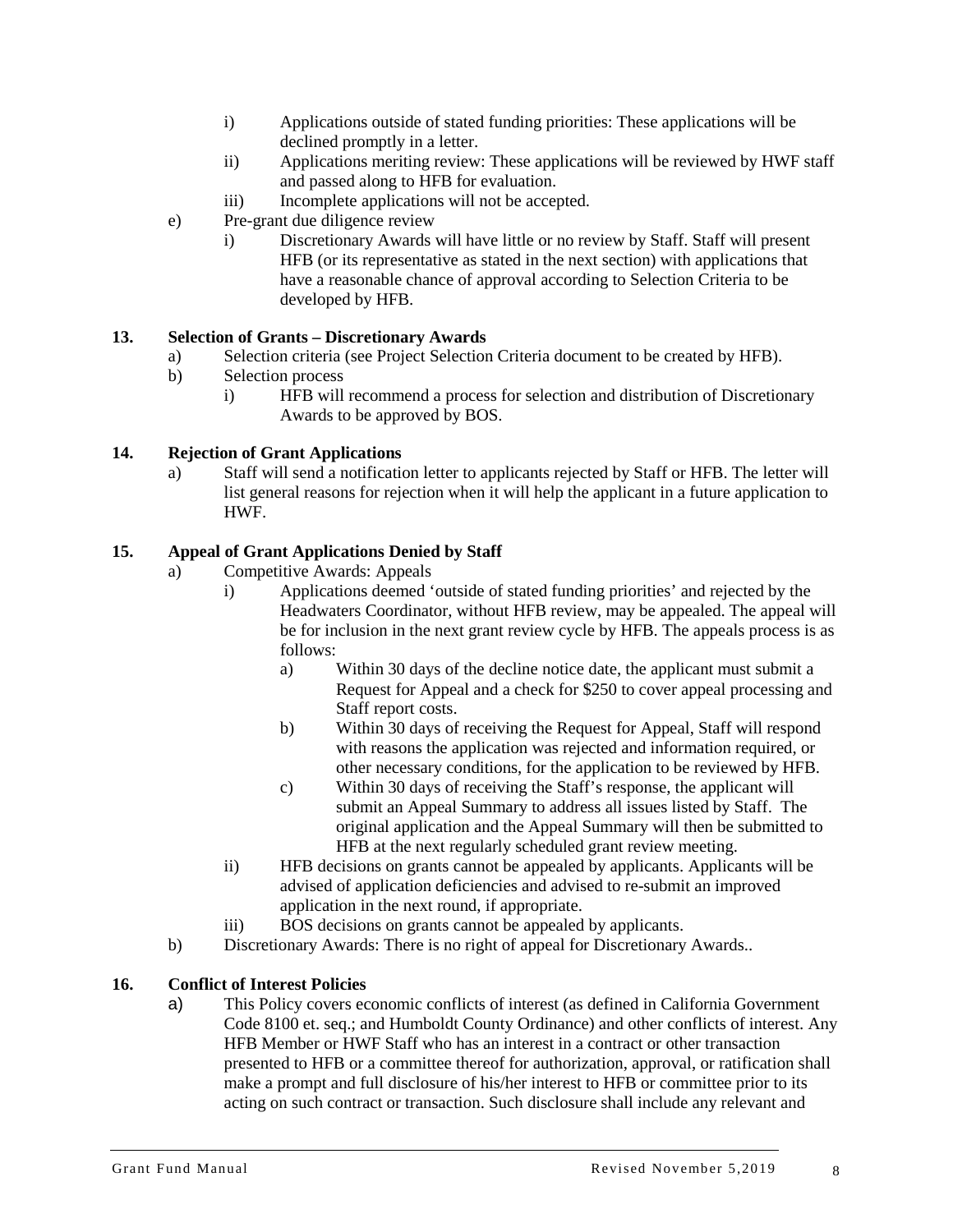material facts known to such person about the contract or transaction and the nature of the potential conflict. Said person will recuse himself/herself from decision-making, voting, and using personal influence in the discussions with respect to such contract or transaction. Such person may be counted in determining whether a quorum is present for the Board meeting but may not be counted when the Board or a committee of the Board takes action on the transaction. The minutes of the meeting shall reflect the disclosure made, the vote thereon, the abstention from voting and participation, and whether a quorum was present.

# <span id="page-8-0"></span>**17. Grant Notification and Contract**

- a) A letter will be sent to grantees selected for funding to notify them of approval. Among other things, the letter will specify reporting requirements and funds disbursement terms.
- b) A contract between the grantee and the County will need to be signed. An appropriate signatory on behalf of the grantee would be the Board Chair, President, authorized executive officer, or other comparable person. The contract will detail terms of the agreement, the purpose of the grant, the scope of work, amount of award, duration, payment schedule, and reporting requirements.
- c) The contract must be executed within 6 months of the grant award. The grantee may request an extension in writing for extenuating circumstances. If the extension request is for more than a year from the award date, the extension requires HFB approval.

# <span id="page-8-1"></span>**18. Grant Payment**

- a) For each award, HWF staff will determine a payment schedule with advice from the HFB. Payment options are outlined below.
	- i) Payment in lump-sum upon signing of contract;
	- ii) Payment in installments (by schedule or milestone reached) and contingent on receipt of grantee reports; or
	- iii) Payment on a re-imbursement basis, with full report and accounting by grantee.
- b) 10% of grantee award will be held by HWF, pending receipt of appropriate final deliverable documents from the grantee.

# <span id="page-8-2"></span>**19. Grant Reporting, Monitoring, and Evaluation**

- a) Monitoring refers to compliance with contract commitments and fund uses, while evaluation refers to measuring the extent to which the grantee met the objectives outlined in the grant application. The goal of grant monitoring is to ensure grantee work complies with HWF requirements.
- b) Grantee reporting requirements Competitive Awards
	- i) Grantee is required to submit quarterly monitoring reports that include:
		- a) Documentation of activities contracted and completed with grant funds;
		- b) Financial accounting of grant funds. Grant funds should be tracked separately. Receipts documenting purchases may be requested;
		- c) Sub-contracts signed and/or completed;
		- d) Narrative of accomplishments to date and schedule of activities and expected completion date;
		- e) Progress on meeting match requirements, fundraising activity report; and
		- f) Requests for revisions of timeline, budget, etc.
- c) Grantee reporting requirements Discretionary Awards
	- i) Reporting requirements for Discretionary Awards will be lighter than for Competitive Awards. Specific requirements will be outlined in the Grant Contract, but typical requirements may include the following at the completion of the project: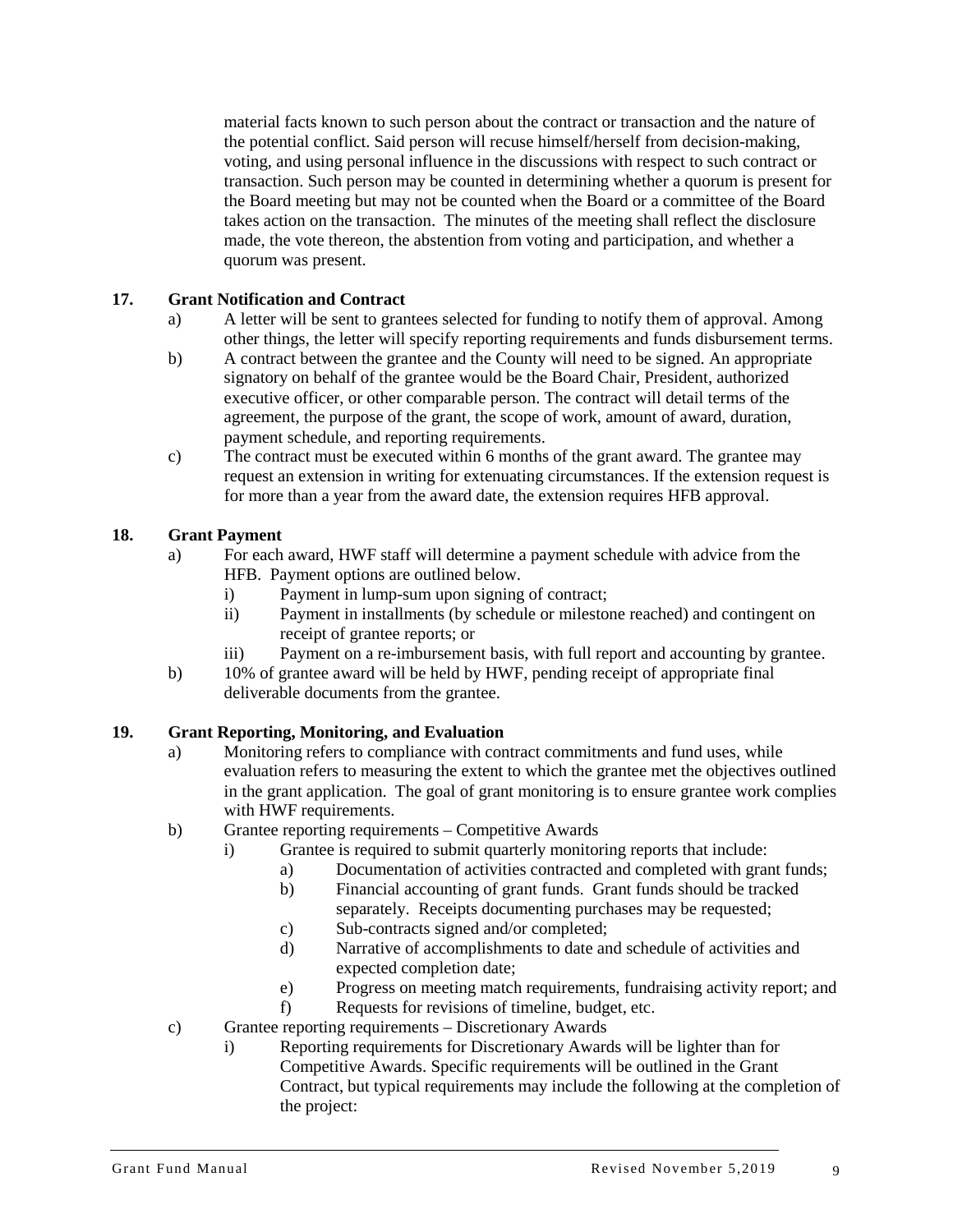- a) Documentation of activities contracted and completed with grant funds;
- b) Financial accounting of grant funds. Grant funds should be tracked separately. Receipts documenting purchases may be requested; and
- c) Narrative of accomplishments to date and schedule of activities and expected completion date;
- d) Grant evaluation
	- i) HFB may choose to evaluate individual or groups of projects.
	- ii) Grantees may be required to include an evaluation and an evaluation budget in their project plans and budget.
	- iii) HWF staff and HFB, or its authorized representatives, has the right to make site visits to review project accomplishments, grantee management control systems and administration and management of the grant. The HWF staff or its representatives will make at least one site visit during the grant period (for Competitive Awards). When any site visit is made by HWF staff on the premises of the grantee under a grant, the grantee shall provide and shall require its subcontractors to provide all reasonable facilities and assistance for the safety and convenience of the HWF representatives.

# <span id="page-9-0"></span>**20. Grant Modifications**

- a) All grant contract changes must be requested and approved in writing as outlined in this section.
- b) Staff may adjust changes in grant timelines, activities, and partners that are consistent with original project goals, target populations, and geographical focus. Changes in project goals, target population, and geographic focus must be approved by the HFB.
- c) Budget revisions/reallocations
	- i) Staff may approve budget changes under \$10,000.
	- ii) Budget changes of \$10,000 or more require HFB approval.
- d) Extensions: If additional time beyond the timeline provided by the grantee is required and exceptional circumstances warrant, a formal request must be submitted to HWF Staff. The request must be submitted at least 45 days prior to the expiration date of the grant. The request must explain the need for the extension and include an estimate of the unobligated funds remaining and a plan for their use. As indicated above, un-obligated funds remaining at the expiration of the grant is not sufficient justification for an extension. The plan must adhere to the previously approved objectives of the project.
- e) Organization/personnel changes: If key project personnel do or plan to: (a) devote substantially less time to the project than anticipated in the approved proposal; (b) sever their connection with the grantee organization; or (c) otherwise relinquish active direction of the project, the grantee shall immediately notify HWF Staff of the situation. HWF Staff will take appropriate action including transferring the grant, amending the project, or terminating the grant.
- f) Additional funding due to increased expenditures: Generally, grantees are not eligible for additional funds above the agreed upon grant award.
- g) Refunds: Unused grant funds will be returned to the HWF with no negative consequences for future applications as long as all reasonable efforts were made to execute the project within the proposed budget in a timely manner.

#### <span id="page-9-1"></span>**21. Grant Closing**

- a) The following grant closing requirements apply to Competitive Awards and may be relaxed for Discretionary Awards.
- b) Grant closing occurs after all grant payments and reporting requirements have been fulfilled. Closing will occur within 90 days after the final payment.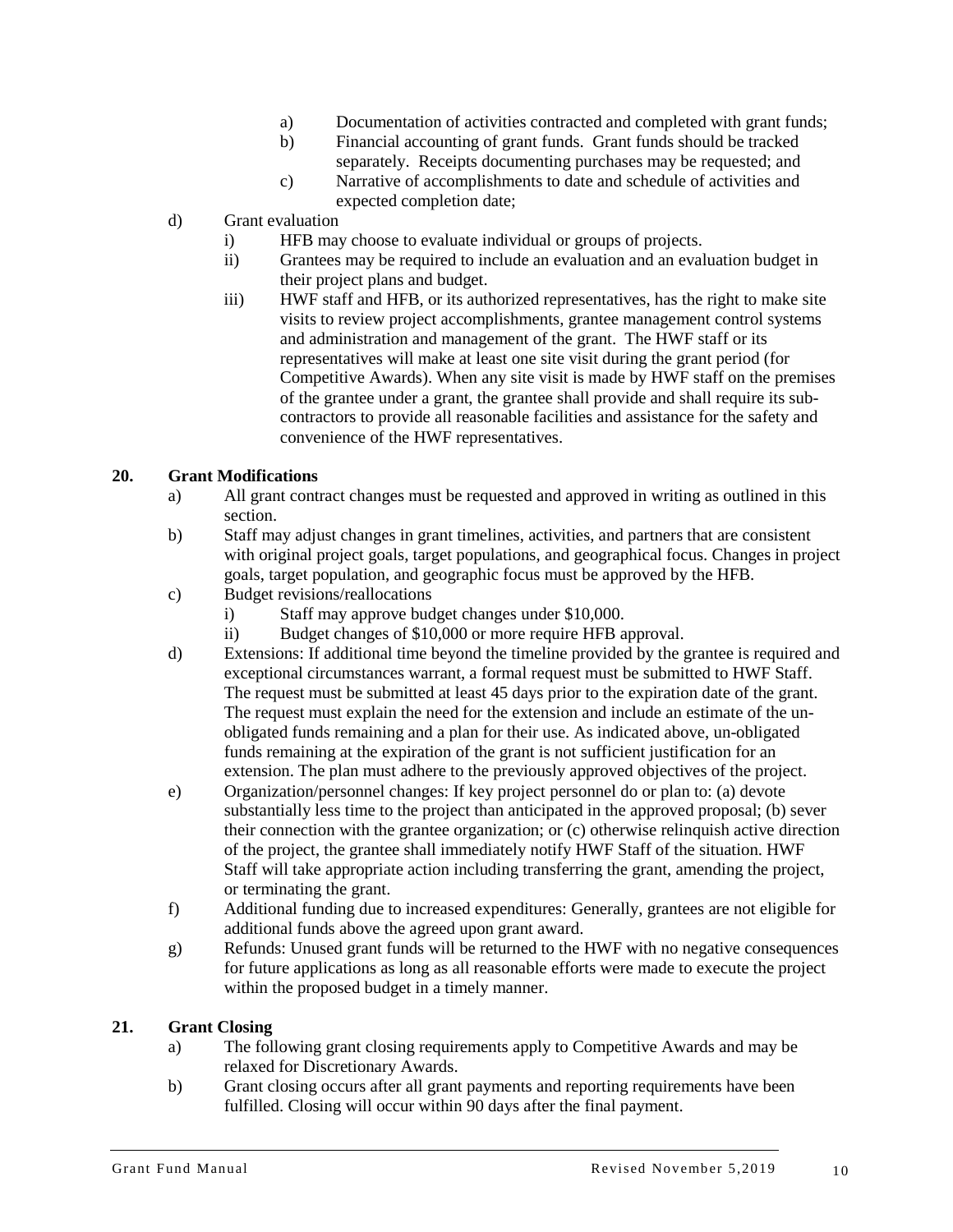- c) Notification of reporting obligation fulfillment
	- i) A Grant Closeout letter will be sent to the Grantee at the end of the project. When the Grantee returns the letter, the Grant is considered closed.
- d) Evaluation of grant (see Section: 19: Grant Reporting, Monitoring, and Evaluation)
- e) Grantee record keeping requirements
	- i) Financial records, supporting documents, statistical records and other records pertinent to a grant will be retained by the grantee for at least 4 years from submission of the Final Project Report/Grant Closeout letter, with the following exceptions: Records related to audits, appeals, litigation or the settlement of claims arising out of the performance of the project will be retained until such audits, appeals, litigation or claims have been disposed of; and
	- ii) Grantee shall retain and HWF Staff shall have access to any pertinent books, documents, papers and records of the grantee organization (and of the performing organization, if different) to make audits, examinations, excerpts and transcripts for up to 4 years after grant termination date.

#### <span id="page-10-0"></span>**22. Suspension and Termination of Grants**

a) A grant may be suspended or terminated (i.e. before agreed upon end date) in whole or in part by HWF Staff when the grantee has failed to comply with the terms and conditions of the grant and/or contract. A grantee may appeal the HWF Staff decision to suspend or terminate a grant to HFB. The grantee must pay a \$250 fee to cover administration costs for the appeal.

# <span id="page-10-1"></span>**23. Grant and Applications File Tracking**

- a) Pre-grant activity
	- i) Individual applications: each application will receive a unique tracking number and have its basic information input into the IT system.
	- ii) Aggregate applications: Staff will track data on applications for internal and external reporting purposes including number of applications received (by time period, geography or other needed categories), number of declined applications and rationale, and time elapsed between application acknowledgment and funding decision.
- b) Grant award tracking system: the Grant Award Tracking system will monitor the timing and requirements for grant payments and reports (e.g. generate/review list of upcoming payments).
- c) Grantee report monitoring: Staff will monitor due dates for upcoming grant reports and review grantee reports.
- d) Record-keeping
	- i) Depending on the size and complexity of the grant, the grant file should contain: application package, final approved budget, docket, grant notification letter and contract, tax status determination letters, amendments/cancellations, grantee reports, closing letter, project evaluation, record of payments/returns, correspondences with grantee, site visit reports, audited financial statements of the grantee, and grantee acknowledgement of payment receipts.
	- ii) Grant award files will be kept by HWF Staff for at least 7 years after completion of the grant.
	- iii) Declined grant applications will be kept by HWF Staff for at least 2 years after the decline date.